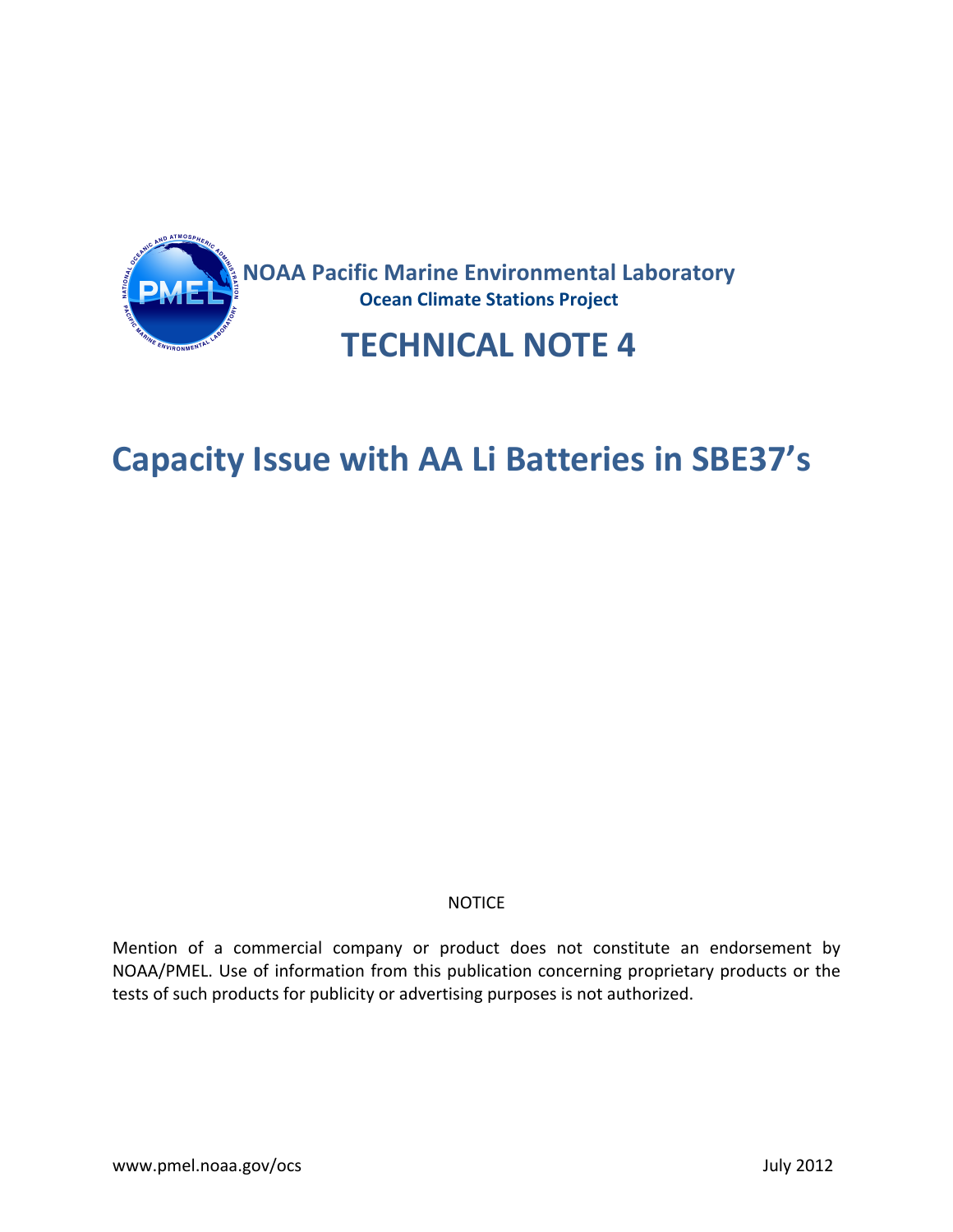# Capacity Issue with AA Li Batteries in SBE37's

## **Introduction**

This report is a summary of a capacity issue discovered with the Saft AA Lithium batteries, deployed in Seabird SBE37's in 2010. The problem was limited to pumped versions of the instrument, and not all deployed sensors were affected. PMEL engineers worked directly with Seabird to develop and implement a solution using two ElectroChem D-cell lithium batteries for 2012 deployments.

### **Background**

In May 2011, Dan Dougherty alerted OCS that one of the SBE37IMP TCP's on the KE008 mooring had started to report constant values. Communication with the instruments was known to be good. The Flex system queries the SBE37's with the "SL" command, causing the instrument to return the data from its last sample. The same sample data were just being sent repeatedly, as though instrument had stopped taking new samples.

Jennifer Keene contacted Seabird technical support, and received a reply from Joel Reiter on May 18. It was believed that the problem might be related to low battery voltage. The instrument power is checked internally during the time that the pump is running. If the voltage is reported below a set threshold, no new sample is taken, but the instrument will still send its last sample whenever queried.

Seabird Electronics issued Field Service Bulletin 23 in November 2011. Other users had reported similar problems with batteries failing long before the end of their predicted lifetime. The interim solution was to change the battery life calculation, decreasing expected endurance.

#### **KE008!Instruments**

The Flex data acquisition system on the KE008 mooring stopped returning data on September 14, 2011. By the time the mooring was recovered on November 14, 2011, ten of the 13 SBE37's had stopped sampling due to low batteries. All instruments were sent to Seabird for evaluation, but due to a miscommunication, the service department discarded all batteries before J. Reiter could inspect them. Table 1 summarizes the status of the SBE37's recovered.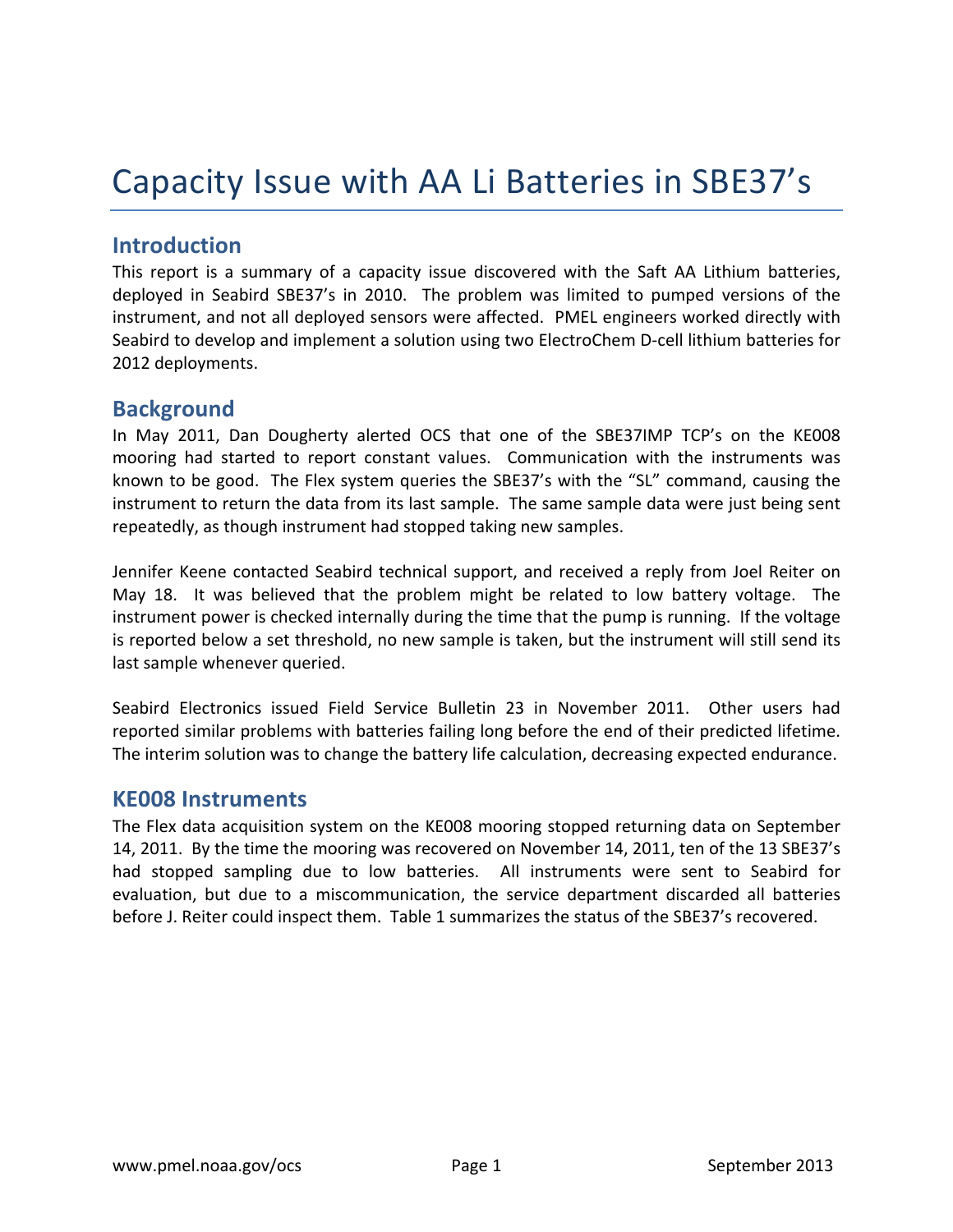| <b>Instrument</b>   | S/N  | Status on Recovery (Dep. 9/29/10, Rec. 11/14/11)     | V <sub>1</sub> | V <sub>2</sub> |
|---------------------|------|------------------------------------------------------|----------------|----------------|
| SBE37SMP TC         | 4562 | Conductivity readings 0 after 10:00 2/21/11.         | 6.93           | 3.23           |
|                     |      | Still logging.                                       |                |                |
| <b>SBE37IMP TC</b>  | 7793 | Still logging.                                       | 6.93           | 3.21           |
| <b>SBE37IMP TCP</b> | 7102 | Not sampling. Low battery message on recovery.       | 6.87           | 3.17           |
| <b>SBE37IMP TCP</b> | 7103 | Not sampling. Low battery message on recovery.       | 6.97           | 3.17           |
| <b>SBE37IMP TCP</b> | 7104 | Not sampling. Low battery message on recovery.       | 6.92           | 3.16           |
| <b>SBE37IMP TCP</b> | 7105 | Not sampling. Low battery message on recovery.       | 6.95           | 3.16           |
| <b>SBE37IMP TCP</b> | 7106 | Not sampling. Low battery message on recovery.       | 6.96           | 3.17           |
| <b>SBE37IMP TCP</b> | 7107 | Not sampling. Low battery message on recovery.       | 6.97           | 3.16           |
| <b>SBE37IMP TCP</b> | 7781 | Still logging.                                       | 6.86           | 3.19           |
| <b>SBE37IMP TCP</b> | 7782 | Started reporting constant data after 22:00 4/27/11. | 6.83           | 3.18           |
|                     |      | Not sampling. Low battery message on recovery.       |                |                |
| <b>SBE37IMP TCP</b> | 7783 | Started reporting constant data after 20:00 5/26/11. | 7.01           | 3.18           |
|                     |      | Not sampling. Low battery message on recovery.       |                |                |
| <b>SBE37IMP TCP</b> | 7784 | Started reporting constant data after 12:00 3/13/11. |                |                |
|                     |      | Data output stopped after 13:00 3/29/11.             |                |                |
|                     |      | Unable to establish comms on recovery.               |                |                |
| SBE37IMP TCP        | 7785 | Not sampling. Low battery message on recovery.       | 6.93           | 3.23           |

Table 1: Sampling status of SBE37's recovered from OCS mooring KE008.

## **Testing at Seabird Electronics**

Based on customer feedback, Seabird believed that only *pumped* SBE37's using firmware version 3 had battery life problems. These units use 12 AA lithium batteries in parallel. Instruments with older firmware did not have a problem. Newer instruments using version 4 firmware use the same 12 AA batteries, but in series, instead of parallel. No problems have been reported yet for this battery pack.

J. Reiter performed extensive testing of the problem SBE37 v3 battery packs at Seabird. He determined that battery orientation (deployed button up or down) affected the lifespan, due to the chemical makeup of the cells. Testing cells from various manufacturers, and different battery types, Joel found spiral wound and bobbin style cells each performed differently, and preferred orientation varied between manufacturers. Temperature was also found to be a performance factor. Batteries lasted longer in warmer water, and apparently dead packs in cold environments would start working again as soon as the temperature was increased.

The effect of changing sampling rate, and thus the duty cycle on the battery, was also tested. The batteries were found to last through more samples if the time between samples was shortened, performing better under a more constant load. With longer intervals between sampling, it is believed that a passivation layer formed within the lithium cells during the quiescent periods. This chemical layer within the cell made the transfer of electrons more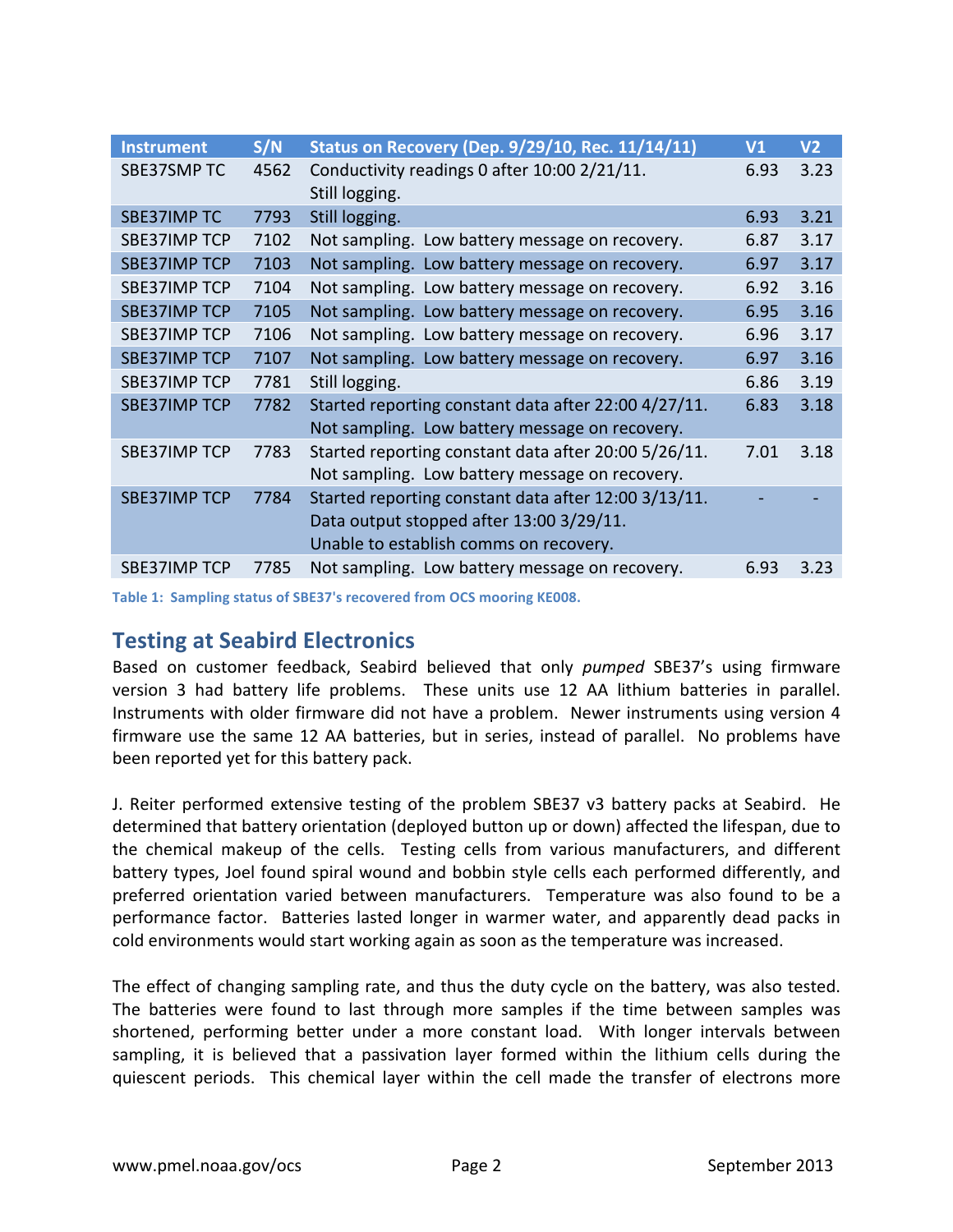difficult, shortening battery life. However, increasing the sampling rate to extend the battery life is limited as a solution by memory capacity in the instrument.

Additional testing was done on the instrument firmware. The version 3 software has a built in power level failsafe. This causes the instrument to stop sampling if the battery voltage drops below a set threshold. By varying the time at which the voltage measurement was taken, it was found that the pump caused "pack droop." The battery pack voltage appeared lower than it actually was, due to the higher current draw during the pump cycle. This effect was causing the power failsafe in the firmware to stop the sampling.

## **PMEL EDD Involvement**

Since many other programs within PMEL use Seabird instruments, Scott Stalin took an interest in the battery life issue, and the EDD group became involved in this investigation. Joel Reiter, Dave Walter, and David Murphy from Seabird came to the NOAA campus for several meetings in March 2012. Discussion of the issues, ongoing testing, and possible solutions, where held with a small group from PMEL.

Initially, Seabird wanted to utilize the existing battery pack for the SBE37's, so several different battery vendors were suggested. At EDD's suggestion, J. Keene purchased batteries from Interstate Batteries and Tadiran for testing. The results of testing these and other batteries at Seabird showed that Electrochem cells performed better and more consistently than the others. However, even at a government-discounted rate of \$28 each, they were prohibitively expensive, with 12 required for each instrument.

## **Solution**

In late March 2012, S. Stalin suggested the use of two D-cell lithium batteries, in place of the 12 AA's. D. Walter at Seabird quickly developed a new battery pack to accommodate this solution. J. Reiter also changed the instrument firmware, so that the power level detection occurred at the end of the pump cycle, hopefully reducing "power fail events."

After brief testing of a prototype at Seabird, J. Keene ordered 34 Electrochem BCX D-cells (P/N) 3B0075, \$70.56/ea). The batteries arrived at PMEL on April 18, 2012. Dirk Tagawa welded tabs on, and D. Walter came to pick them up and take them back to Seabird, where modifications were made to 15 OCS-owned instruments. J. Reiter and D. Walter returned the instruments to PMEL April 20<sup>th</sup>. J. Keene turned them all on for testing with the KEO Flex system over the weekend, with no apparent issues. Logging was stopped on April 23<sup>rd</sup>, and they were immediately packed into a container for shipment to Japan.

Even though no instruments on the 2011 Papa mooring had any power issues, it was decided to put the new battery packs in the instruments for the 2012 deployment. An additional 26 D-cells were received from Electrochem on May 7, 2012. D. Walter made the instrument modifications and returned them to PMEL the week prior to the Papa shipment date, May 21, 2012.